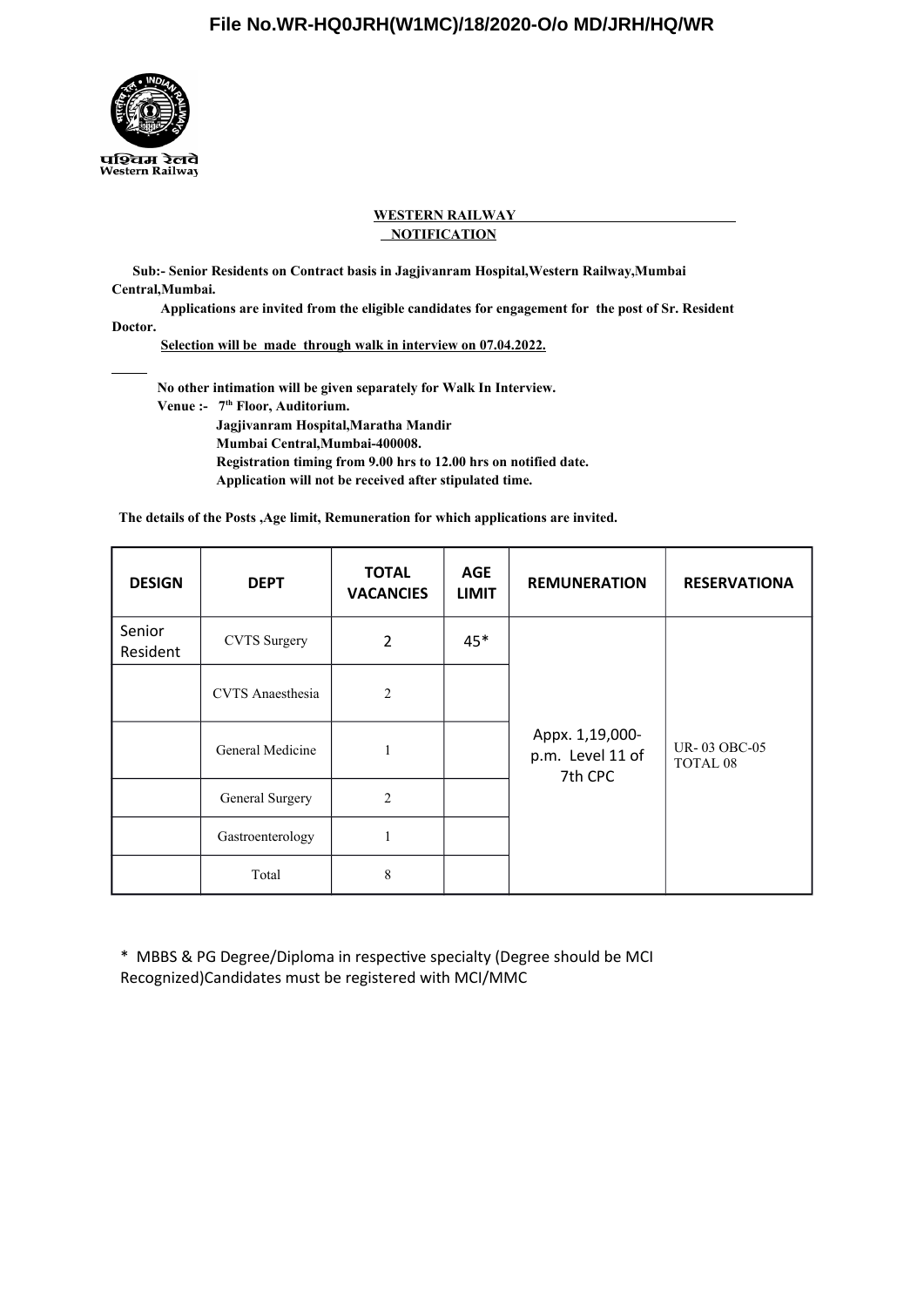# **File No.WR-HQ0JRH(W1MC)/18/2020-O/o MD/JRH/HQ/WR**

## **Please bring the filled in application form from Application history/status of above website**.

- 1. Candidates should have requisite academic qualification on the date of walk in interview. Those who are appearing at and /or awaiting results of final examination are not eligible. Academic and Technical qualification must be from a recognised Institution/Board, otherwise candidature will be rejected. Candidates having higher qualification may also apply and indicate the details.
- 2. Age relaxation of 05 years applicable to SC/ST and 03 years to OBC Categories against SC/ST & OBC vacancies respectively.
- 3. Selection will be through the process of Walk In Interview. After verification of documents, only those candidates who were found eligible will be allowed to appear for interview. All documents to be produced in ORIGINALS at the time of Interview along with the attested copies.
- 4. The vacancies indicated may vary, depending on resignations given by the existing candidates etc. If any of the Sr. Resident post remains vacant, walk in interview will be conducted on every First and Third Thursday at same venue.
- 5. Please note that any discrepancy pertaining to the documents,may invite cancellation of offer of appointment as well as legal action under the relevant provisions of Indian Penal Code.(IPC).
- 6. SC/ST Candidates are required to submit their caste certificate (issued before the date of submission of their application) issued only by the Authorised Competent Authority.
- 7. OBC Candidates are required to submit their caste certificate(issued before the date of submission of their application and but within ONE YEAR from the date of walk in interview duly mentioning about the creamy layer status)
- 8. EWS candidates are required to submit the certificate issued by the Competent Authority issued within one year from the date of walk in interview. No TA/DA or Railway Pass will be given for joining the duty after engagement.

## **Terms and Conditions for Senior Resident**

 Senior Resident Post of Jagjivanram Hospital, Mumbai Central are accreditated for DMER, Mumbai Maharastra , Government Post PG Bond Service.

# **Eligibility Criteria.**

## **(a) Educational Qualification.**

- (i) Post Graduate Degree recognised by MCI in concerned speciality.
- (ii) Post Graduate Diploma recognised by MCI in concerned speciality.
- (iii) Post PG Qualification for SR in Super Speciality(G.I.Surgery& Gastroenterology &CVTS).
- (iv) The Candidate should complete the tenure of PG Degree/Diploma on or before the date of interview.
- (v) Only if candidates with PG Qualification are not available in a particular speciality,those without PG Qualification but having atleast three years experience after MBBS out of which one year of Junior Residency from a Government Hospital or MCI recognised Private Hospital in the concerned speciality,can be considered for a period of one year only.

## **(b) Registration.**

 Candidates must have a valid Registration with Medical Council of India(MCI)/Maharashtra Medical Council(MMC)/State Medical Council.

#### **Age limit for Appointment as Senior Resident**

 45 Years for those having Post Graduate/Post Doctoral Degree Holders(Railway Board letter No.2018/H/2-2/2(Policy) dated 06.01.2020.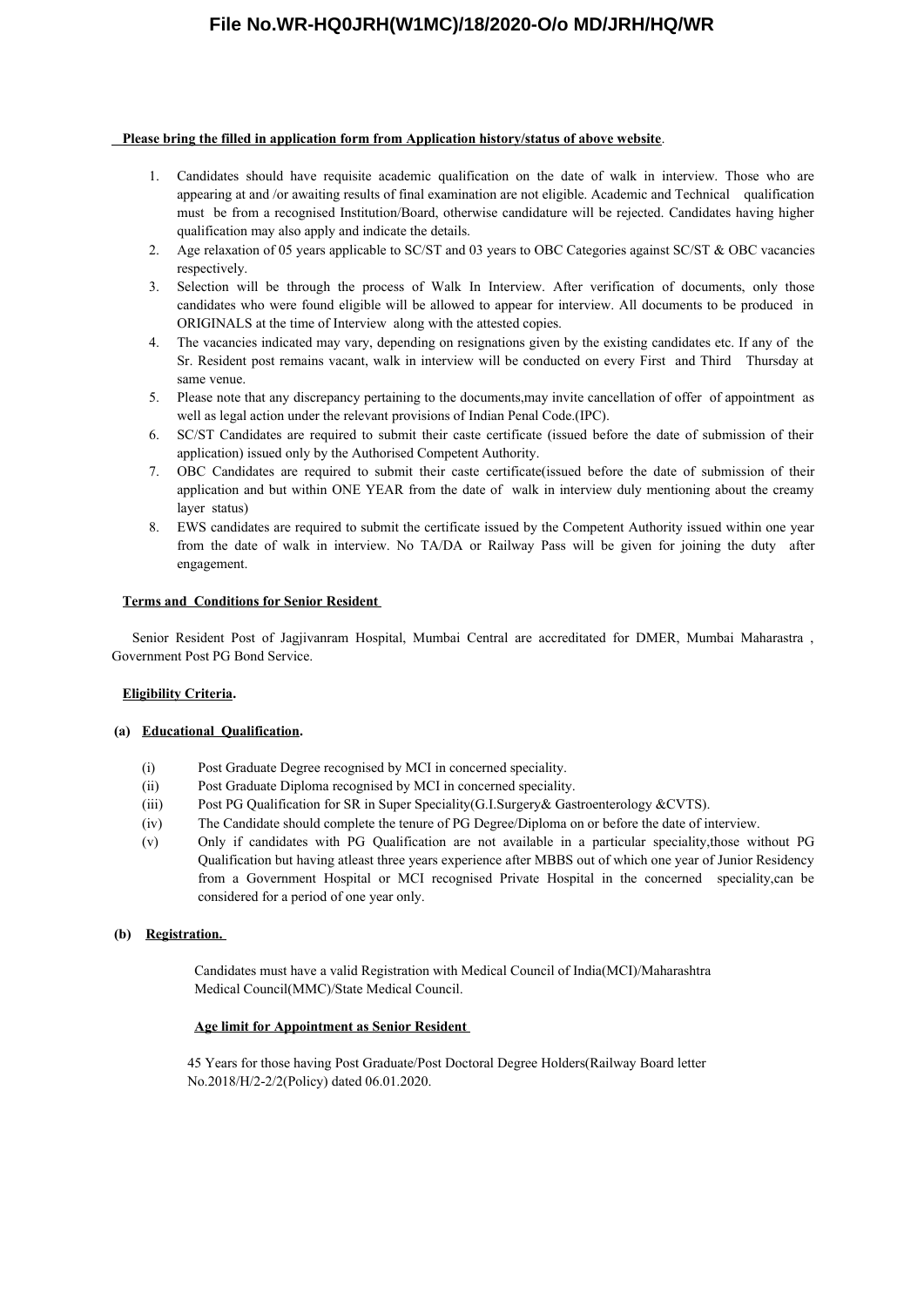# **File No.WR-HQ0JRH(W1MC)/18/2020-O/o MD/JRH/HQ/WR**

#### **Tenure of Senior Resident**

 Initially appointment will be for one year only. This would be extendable to a total maximum period of three years(03) in the form of subsequent two annual extensions, subject to satisfactory work, conduct and performance. Termination of appointment Resignation can be done on one month prior notice or payment of one month salary from either side.

#### **Emoluments for Senior Residents .**

For Senior Resident having Post Graduate Degree.

As per 7<sup>th</sup> Central Pay Commission Pay Matix 11

Approximately Rs.1,19,000/- per month.

### **Accommodation.**

 Residential unfurnished sharing accommodation will be provided to Senior Residents subject to availability. No HRA will be paid if accommodation is provided, licence fees,elecvtricity and water charges will be deducted from monthly emoluments.

## **Leave entitlements.**

- 1. One day weekly off by rotation.
- 2. Entitled to total 20 days leave in one contract year which can be availed as not more than 10 in six months period.
- 3. Not entitled to any vacation or any other type of leave.

## **Medical Treatment Facilities.**

 Free OPD Treatment Medical Facility as available in Railway Hospital will be provided to the Sr.Residents for self, spouse and children. Free Indoor medical treatment as available in Railway Hospital will be extendable to self only in emergency and acute illness situation. There shall not be any referral to other Private Medical Centres for treatment.

#### **Duties and Responsibilities.**

 Duties and Responsibilities of Senior Residents will be as fixed by Railway Administration from time to time. They will be required to perform any work as may be needed in the legitimate interest of Railway Administration including National Programs or during Railway Accidents, in addition to their speciality work. **The railway Administration reserves the right to deploy the candidate anywhere on the Division/Unit depending upon the exigency of services. Refusal otherwise on the part of the candidate shall be deemed to be misconduct. No private practice shall be permitted.**

 The candidate should bring all original documents alongwith a set of self attested photocopy of the same pertaining to Age, Educational qualification, MCI Registration, Work experience, caste etc. letter of recommendation from Gazetted Officer or satisfactory work report from previous employer is desirable.

 Attested Xerox copies of PAN Card, ADHAR Card, Caste Certificate, two passport size photographs.(updated and latest where ever applicable) should be brought on the date of walk in interview.(List of documents enclosed)

# **Please bring the filled in application form downloaded from website**.

**Walk in interview will be conducted on every First and Third Thursday , at same venue.**

Digitally Signed by ASHOK **KHMedical Director/JRH/BCT.<br>Date: 25-03-2022 15:05:02** Reason: Approved